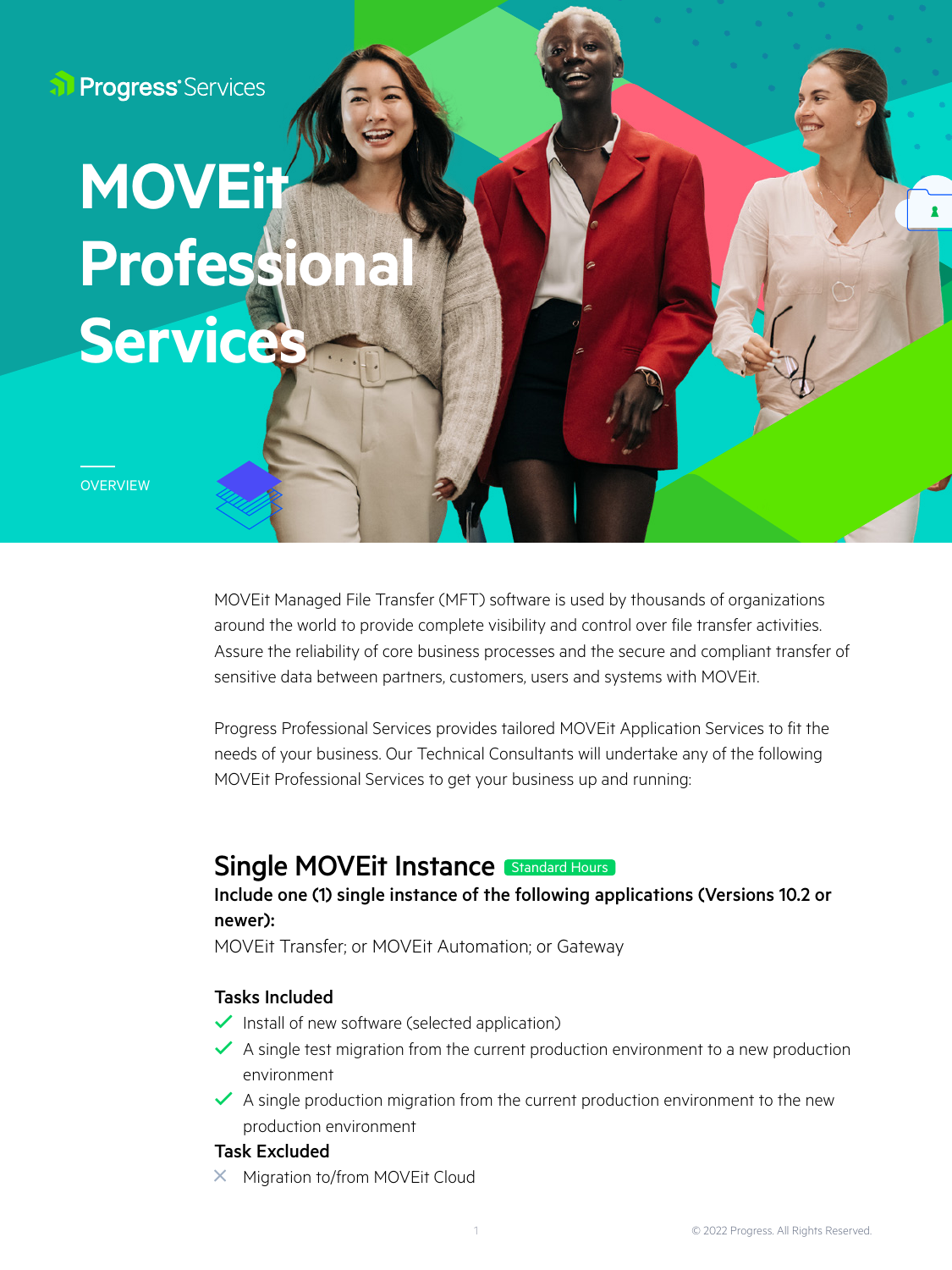- $\times$  Conversion from MySQL to MS SQL
- $\times$  Databases larger than 5GB (not including transaction logs)
- $\times$  Any requirement for Overtime Work ("Overtime Work" is any work performed outside the "Standard Hours": Monday through Friday from 8 a.m. – 5 p.m. in the time zone where the Consultant is located, excluding any legal holiday)

# Single MOVEit Instance Extended Hours

## Include one (1) single instance of the following applications (Versions 10.2 or newer) :

MOVEit Transfer; or MOVEit Automation; or Gateway

#### Tasks Included

- $\checkmark$  Install of new software (selected application)
- $\blacktriangleright$  A single test migration from the current production environment to a new production environmente
- $\blacktriangleright$  A single production migration from the current production environment to the new production environment
- Services will be performed during "Standard Hours" (Monday through Friday from 8 a.m. – 5 p.m. in the time zone where the Consultant is located, excluding any legal holiday). "Overtime Work" (any work performed outside the Standard Hours) is limited to 4 hours

#### Tasks Excluded

- $\times$  Migration to/from MOVEit Cloud
- $\times$  Conversion from MySQL to MS SQL
- $\times$  Databases larger than 5GB (not including transaction logs)

# Two MOVEit Instances Extended Hours

## Include up to two (2) single instance of the following applications (Versions 10.2 or newer):

MOVEit Transfer; or MOVEit Automation; or Gateway

A MOVEit instance includes up to two (2) servers that are joined as a high-availability pair

## Tasks Included

- $\checkmark$  Install of new software (selected application)
- $\blacktriangleright$  A single test migration from the current production environments to the new production environments
- $\blacktriangleright$  A single production migration from the current production environments to the new production environments
- $\checkmark$  Convert database from MySQL to MS SQL, if needed